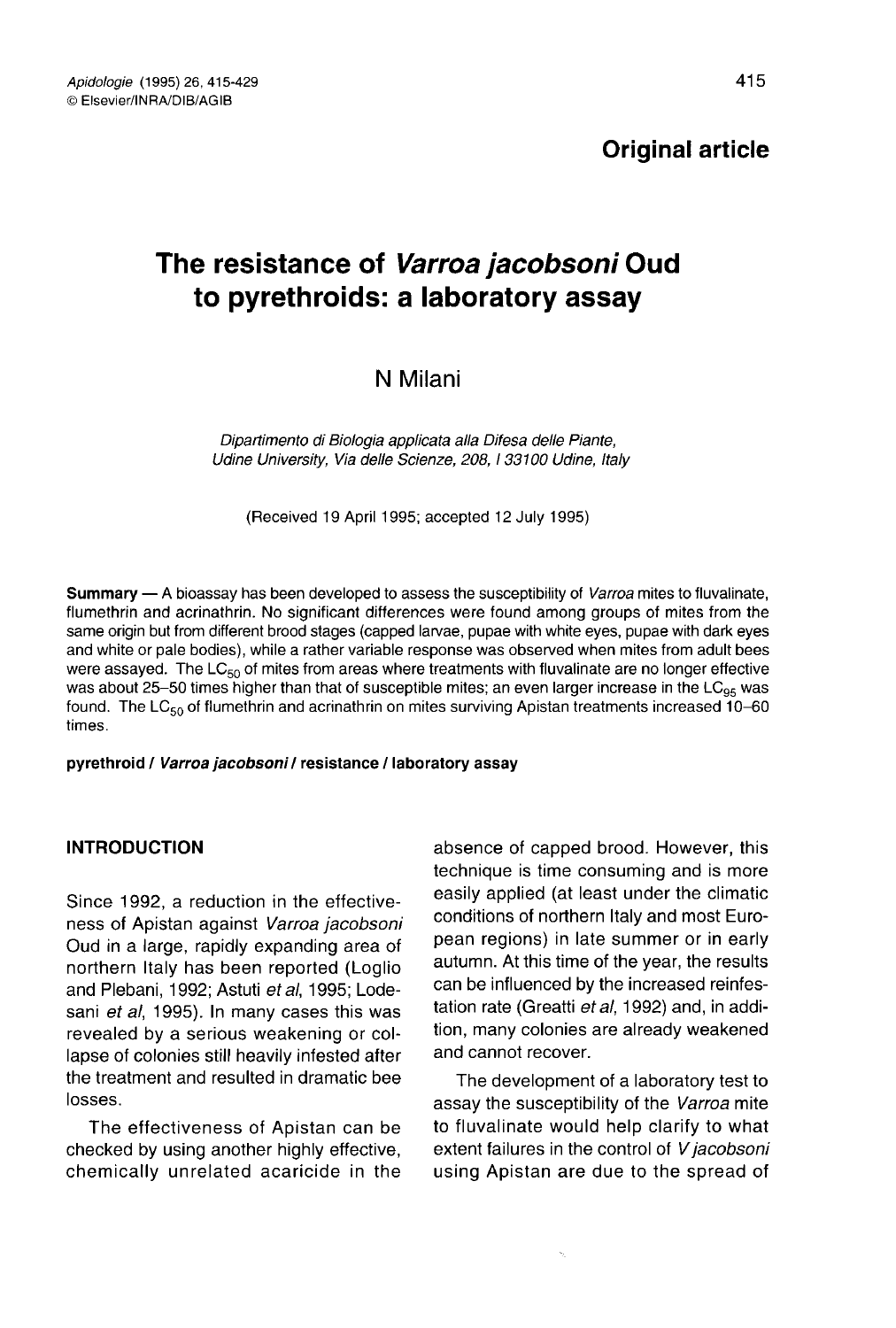strains resistant to fluvalinate and possibly other pyrethroids. A reliable laboratory assay is essential to study some aspects of the resistance of V jacobsoni to pyrethroids (heritability, biochemical mechanisms, fitness of the resistant strains and possible reversion).

For this reason, we developed a bioassay to measure the susceptibility of the Varroa mite to pyrethroids, refining the previously used technique (Milani, 1994; Milani et al, 1995). The method chosen takes into account the mechanism of action of Apistan, Bayvarol and other varroacide products (eg, Gabon PA-92; Vesely, 1993) formulated in plastic strips: the active ingredient contained in the strips contaminates the cuticular lipids of the bees and is progressively taken up by the mite by indirect contact. Thus, the action of the acaricide is more easily counteracted by detoxifying mechanisms before the lethal dose is built up (D Bassand, personal communication), than if the same amount of active ingredient were applied all at once (Ritter and Roth, 1988; Abed and Ducos de Lahitte, 1993).

The technique was tested on strains of Varroa mites believed to be susceptible; these came from apiaries that had never been treated with pyrethroids or from areas where Apistan had been used for several years but with no reduction of effectiveness. Strains of mites surviving Apistan treatments, and thus supposed to be resistant, were also used.

## MATERIALS AND METHODS

#### Pyrethroids tested

More extensive investigations were carried out on τ-fluvalinate (Sandoz), using the standard supplied by the manufacturer (rs-flu-101990, 92.3% purity). Assays were carried out also using flumethrin (Bayer), standard supplied by the manufacturer (920107dor01, 87.8%) and acrinathrin (Hoechst), kindly supplied by Prof V Vesely, VUV&, Dol, Czech Republic; the concentration of the latter sample was assumed to be 100%.

## Origin of the mites

Mites were sampled from infested colonies in the following localities (fig 1): a) Udine (Friuli, north-eastern Italy), where Apistan has been used by most beekeepers since 1989, but no reduction in effectiveness has been reported so far (Greatti, unpublished data); b) Tirano (Lombardy, northern Italy), where treatment with Apis tan had been unsatisfactory; a single colony, heavily infested a few months after treatment with Apistan, was brought to Udine in spring 1994 and kept in a flightroom; c) Lunz-am-See and Randegg (Niederösterreich), from apiaries never treated with pyrethroids (the former has been kept in an isolated area, without any chemical treatment since 1986) (Pechhacker, personal communication); d) Como (Lombardy), Chiavenna (Lombardy) and Varallo Pombia (Piedmont, but right on the border with Lombardy) from apiaries previously treated with Apistan up to 4 d before or being still treated and heavily infested.

The mites from colonies belonging to the same apiary were pooled, owing to the continuous exchange of mites that takes places between colonies of the same apiary (Sakofski and Koeniger, 1988).



Fig 1. Localities in which Varroa mites were sampled: 1, Randegg; 2, Lunz-am-See; 3, Udine; 4, Tirano; 5, Chiavenna; 6, Como; 7, Varallo Pombia.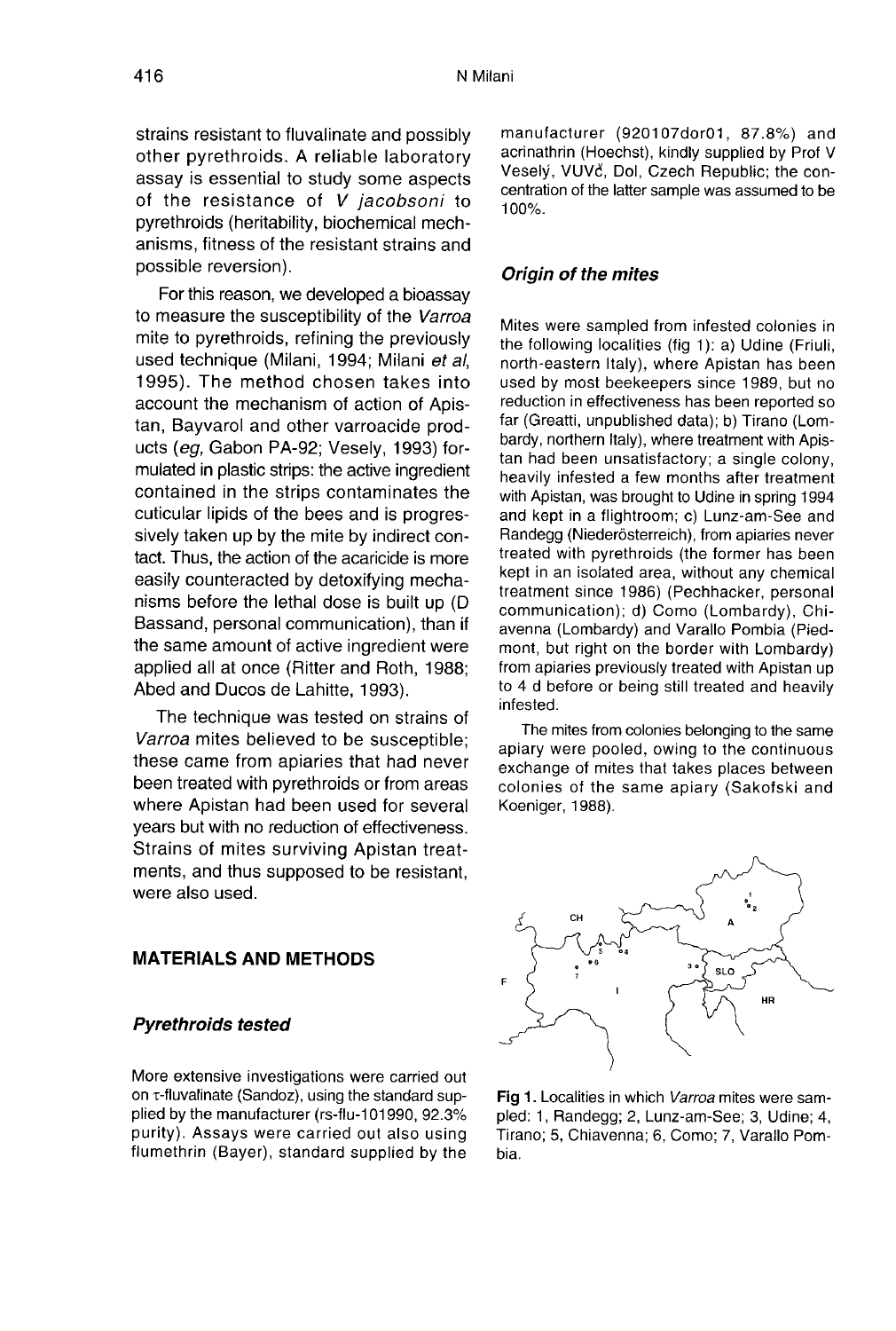#### Collection of the mites

Infested combs (or pieces of comb) were brought to the laboratory and adult Varroa females were taken from capped brood by opening and inspecting individual cells; the mites were kept in a glass Petri dish with a paper towel in the base for 1-3 h, on bee larvae, until a sufficient number of mites was collected.

In the case of the colonies kept in Udine (either free-flying or in the flightroom: a and b above), the combs were brought to the laboratory immediately before the experiment. In the remaining cases (c and d), the combs were brought to the laboratory in an insulating box and kept in an incubator at 34.5 °C, 70% RH until needed (for not more than 2 d).

As a rule, Varroa mites from brood of different ages were assayed separately. In the case of the Udine colonies (a) and the colony kept in the flightroom (b), the age of the larvae was determined by marking the cells at the capping; the following groups were considered: mites from larvae 0-15 h after capping (I5); from pupae with white eyes (pw), 96-120 h after capping; from pupae with dark eyes (pd), 168-192 h after capping. This was not possible when the mites were taken from colonies kept elsewhere (c and d), so the approximate age of the brood was inferred on the basis of the morphology and pigmentation of the larva or the pupa; the following groups were considered: mites from spinning larvae (/5) and stretched larvae  $(s)$ , from pupae with white eyes (pw) and with dark eyes and white or pale body (pd). The use of the same name does not imply that the age was necessarily within the time intervals indicated for the Udine mites. Varroa mites from pupae with pigmented body (9 or more days after capping) or from adult bees about to emerge were not used, because newly moulted adult mites can be present in the cells at that time and sometimes cannot be easily distinguished from the parent mite; their response might not be uniform, as hardening of the cuticle is still in progress at that time.

Varroa mites from different brood stages were pooled only when their number was too small to carry out separate assays and previous results had indicated that no difference among them was to be expected.

Varroa mites were also taken from adult bees from the Udine apiary, both by dusting the bees with flour and by picking up infested bees by hand, when they were seen on the combs.

Mites found on dead or clearly diseased bee larvae, and the few mites which seemed weak or otherwise abnormal, were discarded.

The assays were carried out between June and the beginning of November 1994; about 5 500 mites were assayed with fluvalinate, 1 500 with flumethrin and 1 000 with acrinathrin.

## The bioassay

Shallow capsules, made of 2 glass disks (62 mm diameter) and 1 or 2 stainless steel rings (56 mm inner diameter, 3-5 mm total height) were prepared. The interior of these capsules (including the rings) was coated with paraffin wax (Merck 7151, melting point 46-48 °C) containing a known concentration of the active ingredient. Four grams of paraffin wax was melted in a Petri dish kept in a water bath heated to 60°C and then the required amount of pyrethroid, dissolved in 2 ml hexane (Sigma H9379), was added. Hexane only was added to the control. The mixture was stirred for 1 min and the hexane was allowed to evaporate for at least 10 min. The steel rings were immersed into the molten paraffin wax and one side of the glass disks was coated by lowering the disk onto the molten paraffin; in a series of 14 capsules, the total weight of paraffin was in the range 1.6-2.0 g. The concentration used are reported in table I.

The capsules were then kept open for at least 24 h at room temperature to allow hexane residues to evaporate. The capsules were used for 1 month after they had been prepared; when not in use, they were kept at room temperature (23-29°C). Some assays, however, were carried out using capsules prepared about 2 months earlier, to assess the effects of ageing.

Ten or 15 Varroa females were introduced into each capsule; after 6 h they were transferred to a clean glass Petri dish (60 mm diameter) with respectively 2 or 3 worker larvae taken from cells 0-24 h after capping.

The mites were observed under a dissecting microscope 6 (when transferred to the Petri dish), 24 and 48 h after the introduction into the capsule and classified in the following categories: i) mobile mites: when they could move when put on their legs and stimulated if necessary, though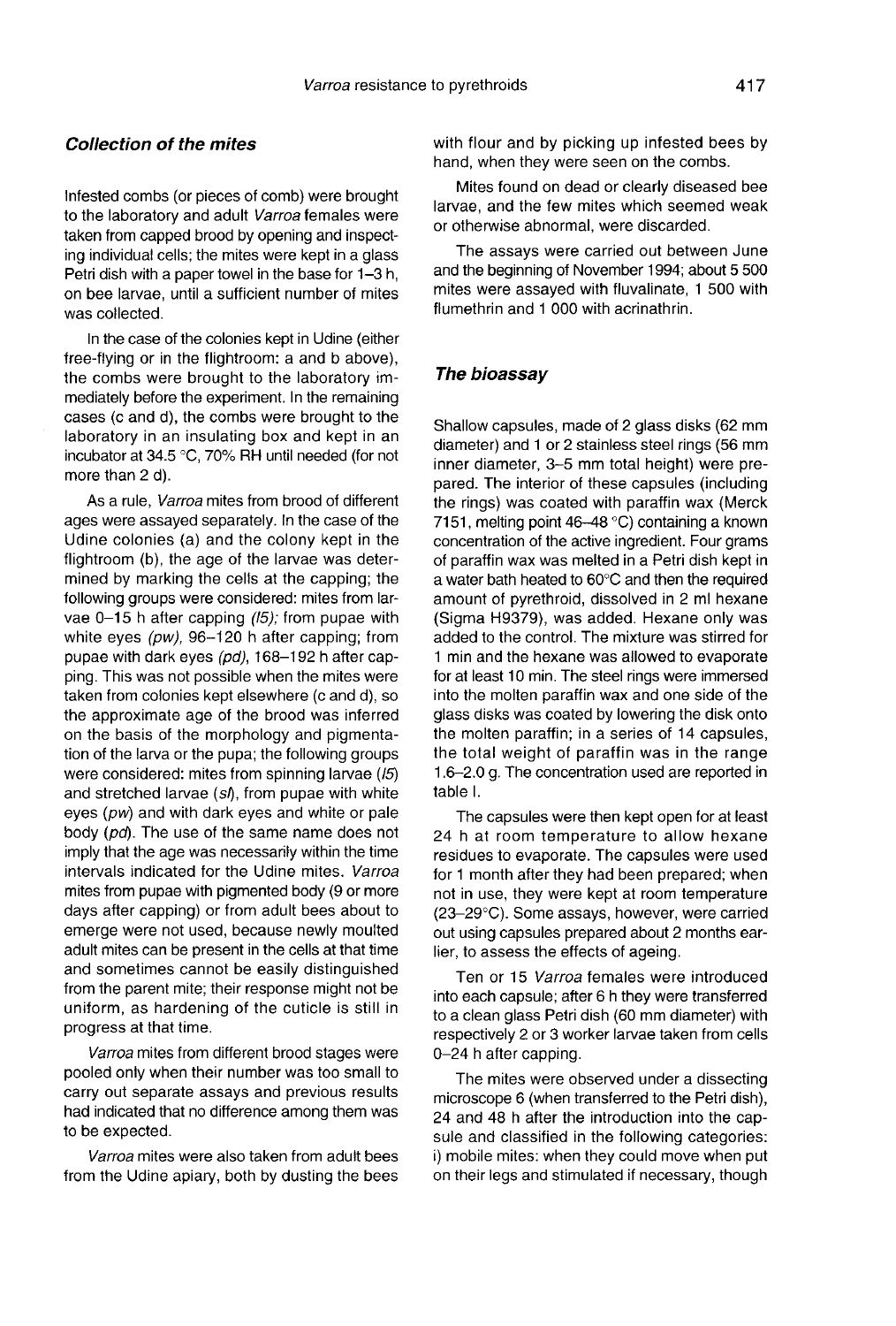sometimes they were affected by the treatment to a varying degree and their movements were more or less uncoordinated; ii) paralysed mites: when they could move one or more appendages, but they could not progress; and iii) dead mites: when they did not react to stimulation repeated 3 times.

Mites lost or accidentally killed (eg, crushed between the steel rings) were not included in the counts. The mites inside the capsules coated with paraffin and in the Petri dishes were kept in an incubator at 32.5 °C and 70% RH.

In an experiment aimed at assessing the influence of the temperature, assays were carried out at 20 and 26°C, 70% RH, on mites from the Udine apiary.

As a rule, the assay was repeated 2 or 3 times on mites from a given origin and a given brood stage, until 30 mites per concentration were assayed. However, assays were not repeated at concentrations higher than those which were expected to give 100% mortality, or when mortality not exceeding that of the controls was expected at a higher concentration, since these data give little information. In a few experiments, when the number of mites was limited, more mites were assayed at concentrations around the median lethal concentration (Finney, 1971).

Further details on the bioassay can be obtained from the author.

The assays whose results are reported here are summarised in table II.

#### Precautions to avoid contamination

Precautions were taken to avoid contamination, due to the extremely large range of concentrations used (up to 1:50 000).

In each test, controls and capsules with lower concentrations were examined first. A sheet of paper was spread out on the bench and changed after processing each batch of cells. A different brush for each active ingredient and concentration was used to manipulate mites.

All the equipment that had come into contact with pyrethroids was washed separately; if it could withstand the treatment, it was immersed in concentrated KOH or NaOH (∼10%) for some hours at least, before washing at 75°C in an automatic washer using an alkaline detergent. The preparation of the capsules was carried out in a separate room.

#### Statistical analysis

The data were analysed using the probit transformation; the natural mortality rate was taken into account using the iterative maximum likelihood approach, according to Finney (1949). As a starting estimate of the natural mortality (which is to some extent arbitrary), both the proportion of mites dead in the control capsules in that experiment ( $m<sub>0</sub>$ ) and the weighted mean of  $m<sub>0</sub>$  and of the proportion of mites dead in the controls of<br>that series of experiments (with weights  $\sqrt[n]{n_0}$ ) and<br>that series of experiments (with weights  $\sqrt[n]{n_0}$ ) and that series of experiments (with weights  $\sqrt{(n_0/n_1/10)}$ ,  $n_0$  and  $n_t$  being the number of mites assayed in the controls of that test and in the whole series of tests) were used. The latter often allowed a faster convergence of the iterative computation, especially when  $n_0$  was small. Three iterations were computed, although the first usually gave a satisfactory approximation, except for a single case, when 6 iterations were necessary. The fiducial limits were calculated according to Finney (1971), including a heterogeneity factor when appropriate. The heterogeneity was com-

Table I. Concentrations used in the bioassays (ppm).

| Fluvalinate       | $0, 1, 2, 5, 10, 20, 50, 100, 200, 500, 1000, 2000, 5000, 10000, 20000,$<br>30 000*, 50 000 |
|-------------------|---------------------------------------------------------------------------------------------|
| <b>Flumethrin</b> | $0, 0.1$ <sup>*</sup> , 0.2, 0.5, 1, 2, 5, 10, 20, 50, 100, 200, 500, 1 000                 |
| Acrinathrin       | $0.0.1$ *, 0.2, 0.5, 1, 2, 5, 10, 20, 50, 100, 200, 500                                     |

The concentrations marked with an asterisk were used only in some assays.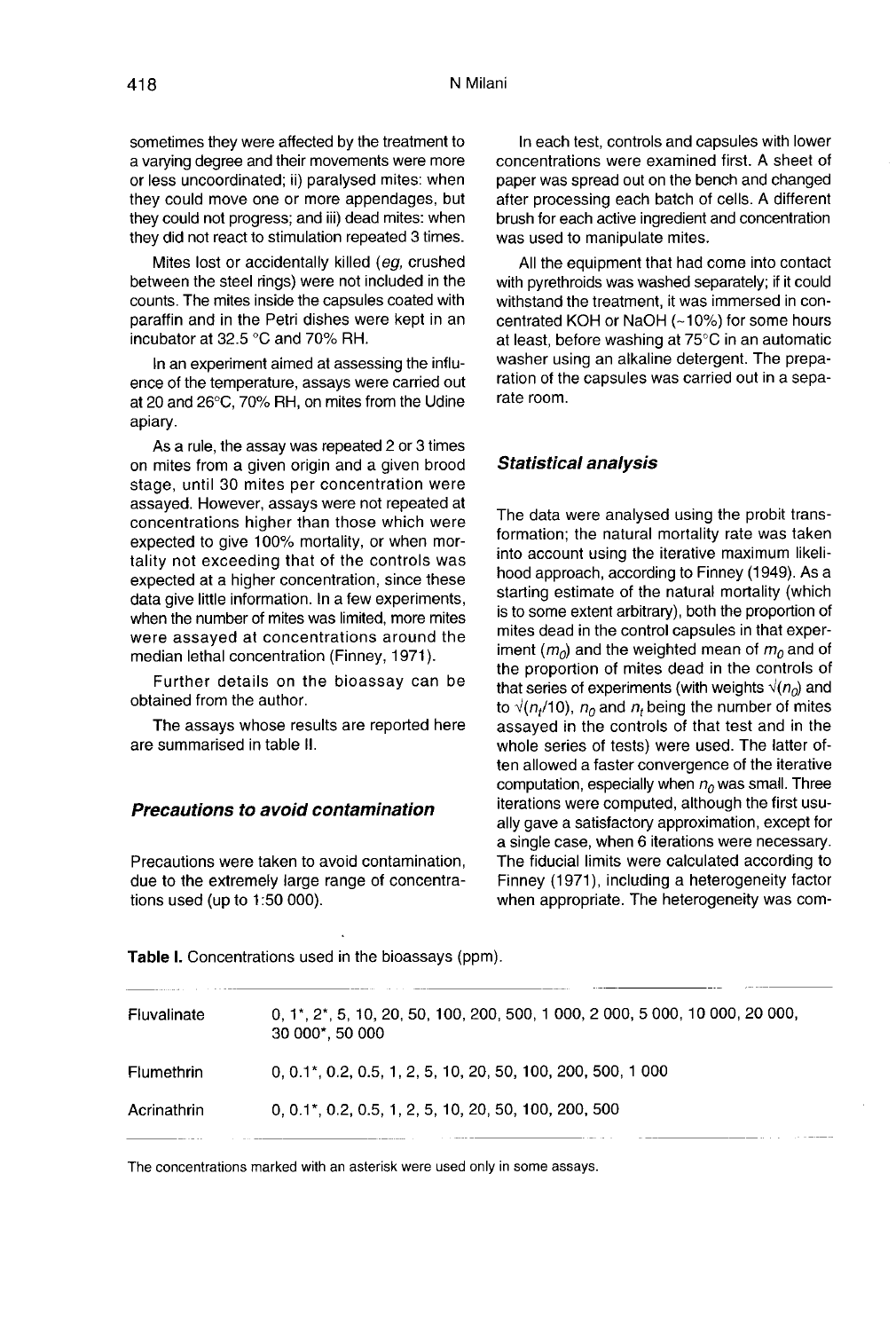puted using the  $\gamma^2$  statistics. In a few cases, large  $\chi^2$  resulted from contributions of groups with small or very small expectations, leading to an overestimation of the heterogeneity. In these cases, the  $y^2$  was recalculated combining the groups with small expectations, until at least an expectation of 4 (or more) dead or surviving mites was reached.

Experimental values plotted in the graphs are corrected for the natural mortality.

## **RESULTS**

#### Methodological aspects

The conditions of the mites at different times, the influence of the sampling technique, the effects of temperature and the ageing of the capsules were investigated using mainly flu-

ai Origin of Honeybee Mites per **Notes** mites stage concentration A) Assays carried out at 32.5°C **Udine** 30 fv  $15$ Udine 30 fv DW 30 Udine fv pd  $25 - 30$ Mites taken by dusting adult bees; fv Udine  $\overline{a}$ 15 mites in the control Udine  $3 \times 30$ Infested bees picked up by hand fv  $\overline{a}$ fv Tirano  $15$ 30 Tirano 30  $f_{12}$ pw fv Lunz-am-See pw 15 Lunz-am-See 30  $f<sub>V</sub>$ pd 25 fv Randegg pw Randegg fv pd 30  $sl + od$ fv Como 30 15 mites from sl. 15 from pd fm Udine  $15$ 45 Varallo Pombia 25 15 mites at concentration  $\leq$  5 ppm or  $\geq$  200 ppm fm pd Chiavenna 30 15 mites at concentration  $\leq$  0.1 ppm or  $\geq$ 100 ppm fm va 30 fm Lunz-am-See pd 30 ac Udine  $15 + s1$ pd ac. Lunz-am-see 30 15 mites at concentration  $\leq$  0.5 ppm Como  $10$ ac. va  $10$ ac. Chiavenna pd Varallo Pombia 15 ac va B) Using 2-month-old capsules fv Como  $sl + pd$ 30 15 mites from sl, 15 from pd fv Udine va 45 Brood stages: 15 and sl  $f_V$ Udine 30 Brood stages: 15 and sl va C) Assays carried out at different temperatures Udine  $20^{\circ}$ C fv va 45 30  $26^{\circ}$ C tv Udine va

Table II. Assays carried out on Varroa mites from different origins.

Active ingredients: fv, fluvalinate; fm; flumethrin; ac: acrinathrin; honeybee stage: I5, sl, pw, pd: see text; a: adult bees; va: mites taken from brood of various ages.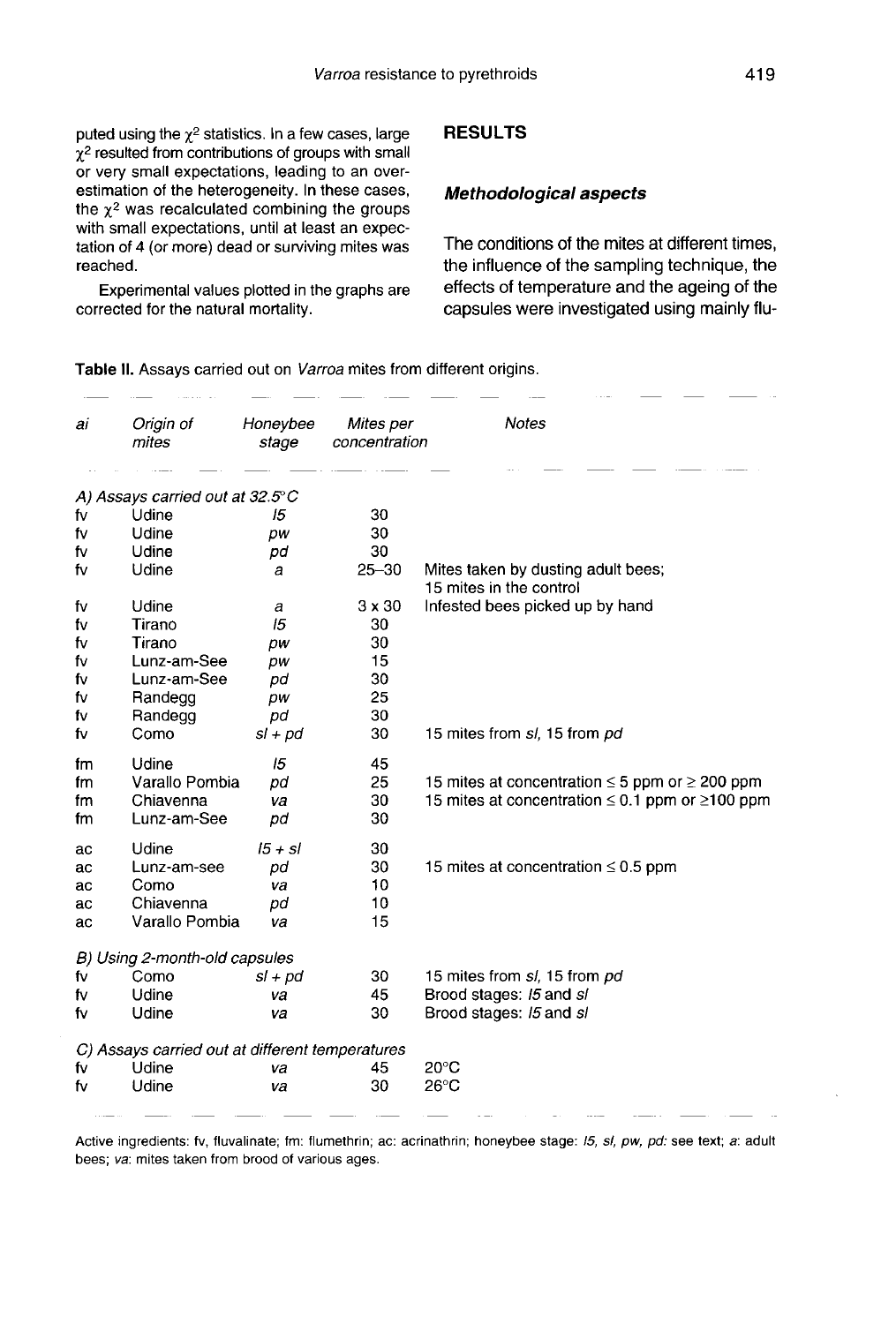valinate. Only results obtained with this ai are reported here.

## Conditions of the mites at different times

At 6 h, when the Varroa mites were transferred to Petri dishes, a large proportion, usually increasing with the concentration, was affected to a varying degree. The proportion of dead mites was quite variable even within a given strain. The classification of surviving mites into the categories 'mobile' and 'paralysed' was difficult and in a few cases partly subjective, since these categories are the extremes of a continuum of conditions. The conditions of the mites (table III) was much clearer at 24 h and especially at 48 h, when most mites had either recovered or were dead, often after having regurgitated a conspicuous droplet of fluid. At 48 h, most mobile mites did not show any sign of intoxication, and the few paralysed individuals were usually moribund. At 20 and 26°C the proportion of paralysed mites at 48 h was higher, with a maximum of 20 and 24% respectively at 50 ppm. The relationship between the proportion of dead mites at 6 and 48 h was very loose. In contrast, the sum of dead and paralysed mites at 6 h (or at 24 h) was close to the number of mites dead at 48 h in several samples, but there were variations in both directions (fig 2).

The mortality in the controls ('natural mortality') of experiments using fluvalinate was rather low when mites were taken from brood, varying from an average of 1.6% at 6 h, 4.4% at 24 h, to 5.8% at 48 h; 10% mortality was exceeded only in 2 capsules, in different experiments. Preliminary results indicated a faster increase after 2 d, and thus the observations were limited to the 48 h period. The natural mortality was rather variable, and generally higher, up to 71% in a capsule, when mites were taken from adult bees.

For these reasons, the mortality of the mites at 48 h will be reported and discussed in the next sections.

## Comparison of Varroa mites from different brood stages and from adult bees

A good fit using the probit regression was found in nearly all the cases and the results of the replications were consistent. Except when otherwise noted, no heterogeneity was found using the  $\chi^2$  test.

The susceptibility of mites from different brood stages (larva just after capping, pupa with white eyes, pupa with dark eyes and white or pale body) was similar in all the Varroa strains tested. The differences in the white or pale body) was similar in all the<br>*Varroa* strains tested. The differences in the<br>median lethal concentration (LC<sub>50</sub>) between<br>groups of mites of the same strain but difgroups of mites of the same strain but different brood stages were rather small and

|                          | T(C) | 6 h   | 24 h  | 48 h |
|--------------------------|------|-------|-------|------|
| Susceptible strains      | 32.5 | 46.3% | 8.2%  | 1.1% |
| <b>Resistant strains</b> | 32.5 | 34.9% | 4.3%  | 1.5% |
| Susceptible strain       | 26   | 67.6% | 12.0% | 5.8% |
|                          | 20   | 58.6% | 39.4% | 5.3% |

Table III. Paralysed mites at 6, 24 and 48 h (percentage of the total).

No comparison between the susceptible and resistant strains can be made, since the number of susceptible mites tested at concentrations higher than 200 ppm was smaller.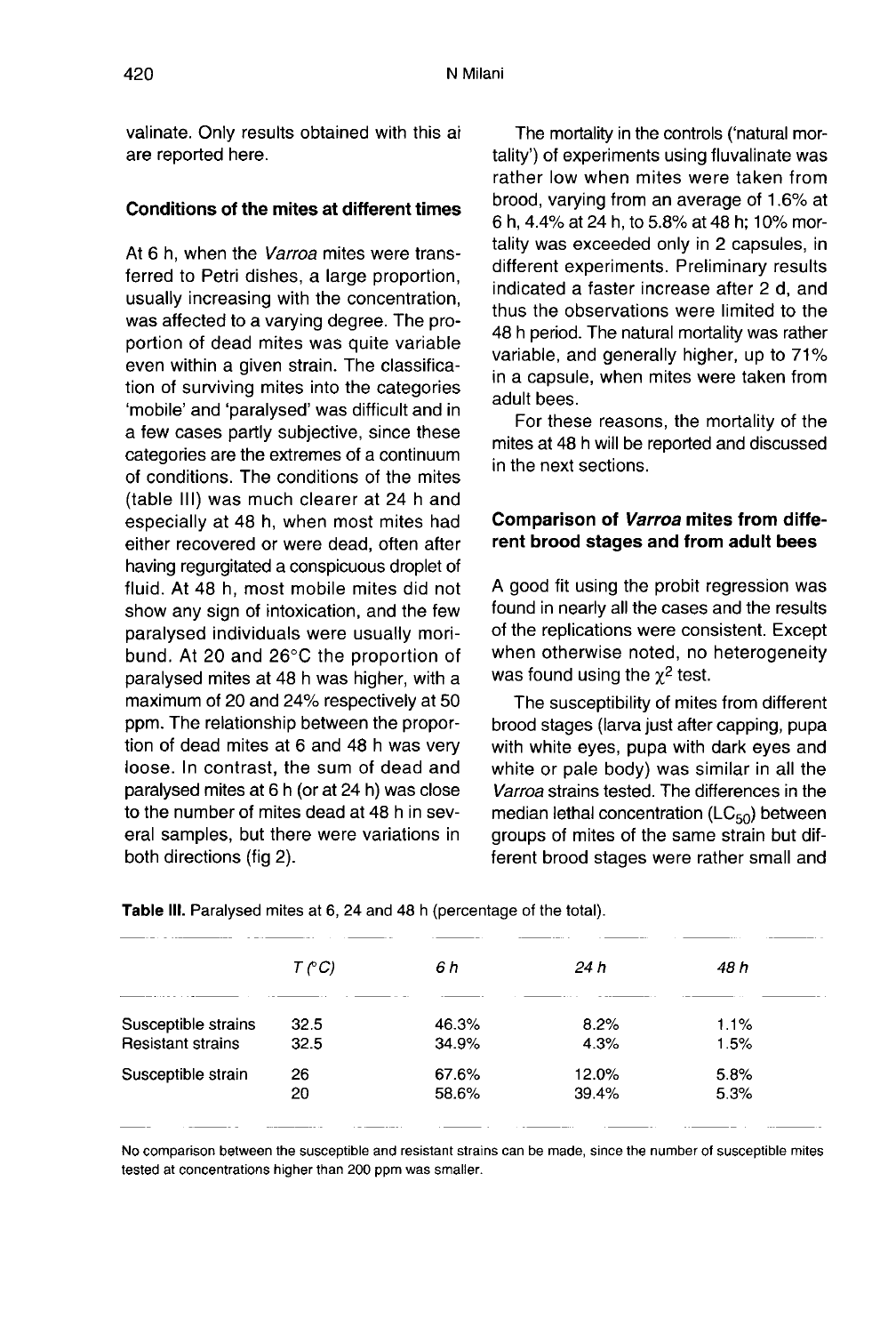

Fig 2. Proportion of dead or paralysed Varroa mites at different times (triangles: 6 h; squares: 24 h; circles: 48 h) in the assays carried out on mites from Udine (black;  $n \approx 90$  mites per point, except for those giving 100% mortality) and Tirano (white;  $n \approx 60$  mites per point) and regression lines obtained using the probit transformation. Data corrected for natural mortality (Udine mites: 0, 0, 2.2% at 6, 24, 48 h; Tirano mites: 1.7, 5 and 5%, respectively).

with broadly overlapping confidence intervals (table IV).

In contrast, the response of the mites taken from adult bees was rather variable.

The mites fallen following dusting adult bees with wheat flour at the end of September (when brood was still present in the colonies) showed a somewhat higher sus-

| different brood stages. |            |           |      |                       |  |  |
|-------------------------|------------|-----------|------|-----------------------|--|--|
| Origin                  | Stage      | $LC_{50}$ |      | Fiducial limits (95%) |  |  |
| Udine                   | 15<br>15.6 |           | 11.8 | 20.0                  |  |  |
|                         | pw         | 19.2      | 14.0 | 25.3                  |  |  |
|                         | pd         | 13.0      | 9.9  | 16.5                  |  |  |
| Lumz-am-See             | pw         | 17.5      | 11.5 | 24.8                  |  |  |
|                         | pd         | 19.6      | 12.8 | 27.3                  |  |  |
| Randegg                 | pw*        | 14.9      | 5.0  | 31.1                  |  |  |
|                         | pd         | 19.3      | 12.3 | 27.4                  |  |  |
| Tirano                  | 15         | 435       | 260  | 688                   |  |  |
|                         | DW         | 331       | 154  | 629                   |  |  |

**Table IV.** Median lethal concentration (LC $_{50}$ ) of fluvalinate and its fiducial limits for mites from

\* A heterogeneity factor was used to compute the fiducial limits, since  $P(\chi^2) \approx 0.05$  (Finney, 1971).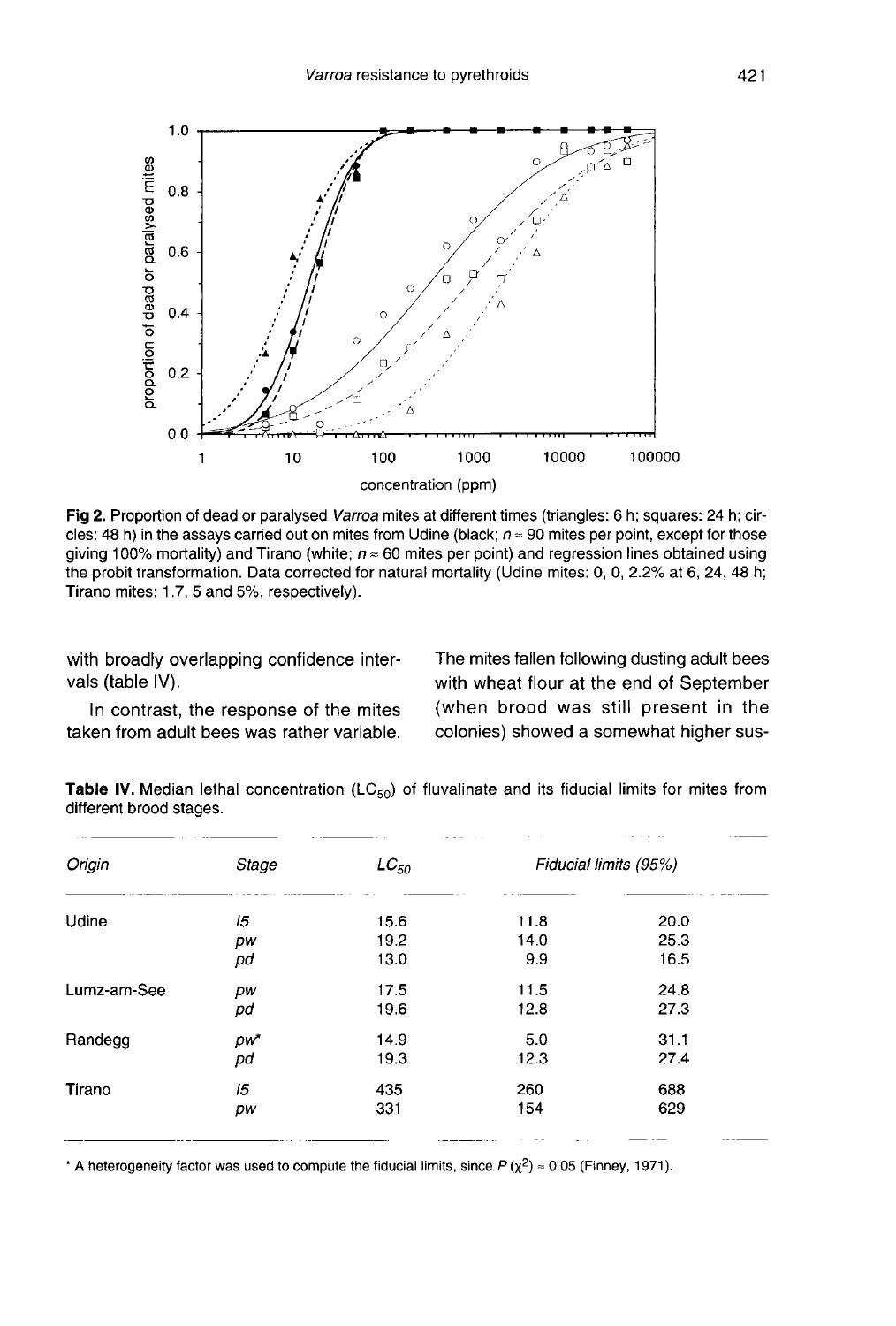ceptibility. However, this result left some doubt whether selection of somehow weaker Varroa females, ie more easily removed when adult bees are dusted, had taken place. The small number of mites assayed in the control gives little information. However, when mites were collected later in the season (October 17) taking infested bees from the combs, the mortality was even higher: in the control it reached 17% by 24 h, with a highly significant difference from that of mites taken from brood. This trend was confirmed by the successive assays (on October 27 and November 4), when about 50% of the mites died in the control within 24 h. In the period of time during which the assays were carried out, the amount of brood in the colonies rapidly decreased and (especially in the latest assays) more Varroa females were found between the abdominal sternites rather than on other parts of the bodies of the honeybees. Many of these mites were thinner than those taken from brood. The proportion of dead mites could not be corrected for the natural mortality using the so-called Abbott's formula (Tattersfield and Morris, 1924), since the mortality caused by fluvalinate might not be independent of natural mortality, and the data were not analysed using the probit regression.

## Effect of the temperature

The assays carried out with Varroa mites from Udine at 20 and 26°C gave results similar to those carried out at 32.5°C; the mortality curve differs only slightly and not significantly from that obtained at 32.5°C, with a somewhat increased  $LC_{50}$  (20.2 ppm at 20 $\degree$ C, 24.7 ppm at 26 $\degree$ C). However, the  $\chi^2$ test reveals a significant heterogeneity between the replications, at both temperatures. In assays carried out at these temperatures an unusually large number of paralysed mites (table III) was counted at 48 h, especially at concentrations ranging from 10 to 50 ppm. If the sum of the paralysed and dead mites is considered instead, there is no heterogeneity between the replications and the agreement with the results at 32.5°C is even better (the concentration at which 50% of the mites are dead or paralysed are 15.0, 17.8 and 15.1 ppm at 20, 26 and 32.5°C respectively).

## Effect of ageing of the capsules

The results obtained in successive assays carried out on the same strain within 1 month of the preparation of the capsules are not statistically different, though in some cases a slight increase in the mortality of mites was observed as the age of the capsules increased. The mortality obtained in the assay carried out on the Como strain with capsules prepared 75 d earlier was higher than that obtained using capsules prepared 2 weeks earlier; a significant, 6-fold decrease of the  $LC_{50}$  was observed and a highly significant heterogeneity ( $\chi^2$  = 46, 16 df) between the 2 series of data was found. Two further tests carried out on the susceptible strain from Udine and thus on a limited range of concentrations confirmed this result, using freshly prepared capsules and capsules prepared 50 d before. About a 2-fold reduction of the  $LC_{50}$  in the latter and a highly significant heterogeneity between the series of data were observed.

## Comparison of the susceptibility to pyrethroid acaricides of Varroa mites from different origins

## Fluvalinate

The susceptibility to fluvalinate of mites from Udine and the 2 Austrian localities (combining the data on mites from different brood stages) are quite similar (fig 3), and no significant differences were found. The  $LC_{50}$ lies between 15.9 and 18.5 ppm (table V),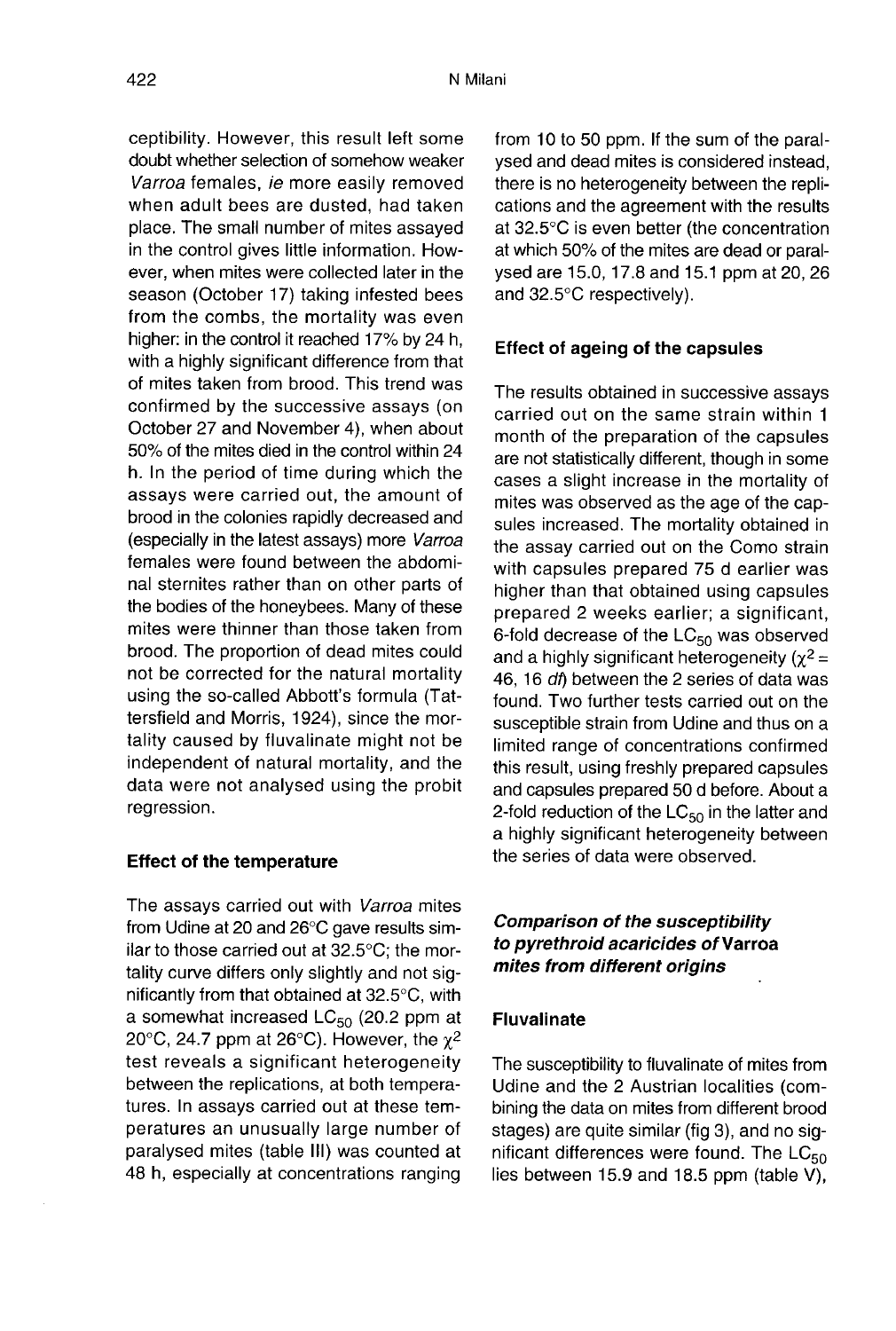

Fig 3. Proportion of dead Varroa mites at 48 h in the assays carried out on mites from different localities (approximate number of mites per point for each sample: Udine, 90; Randegg, 55; Lunz-am-See, 45; Tirano, 60; Como, 30) and regression lines obtained using the probit transformation. Data obtained using mites from brood of different ages have been combined. Data corrected for natural mortality (Udine, 2.2%; Randegg, 6.2%; Lunz-am-See, 8.9%; Tirano, 5%; Como, 6.7%).

with broadly overlapping fiducial intervals. The probit curves fit very closely the experimental data.

The mites from Lombardy (Tirano and Como) showed a more variable response (fig 3), making the fit less close, even if the heterogeneity  $\chi^2$  is not significant, and an increased  $LC_{50}$  (about 24 and 54 times higher, respectively, than that of the Udine

strain). Moreover, the regression lines deviate considerably from parallelism and thus the  $LG_{95}$  (though its estimate is affected by a large error) is even more increased (about 440 and 1 100 times higher, respectively, than that of the Udine strain; table V); 100% kill was not obtained in the assays even at the highest concentration tested (50 000 ppm).

| Origin      | $LC_{50}$ |      | Fiducial limits (95%) | $LC_{95}$    | Fiducial limits (95%) |         |
|-------------|-----------|------|-----------------------|--------------|-----------------------|---------|
| Udine       | 15.9      | 13.5 | .<br>18.4             | 11. 11<br>78 | 62                    | 104     |
| Lunz-am-See | 18.5      | 13.7 | 23.8                  | 81           | 59                    | 126     |
| Randegg     | 17.3      | 13.2 | 21.9                  | 101          | 73                    | 158     |
| Tirano      | 385       | 250  | 576                   | 34 400       | 20 000                | 65 500  |
| Como        | 857       | 426  | 1 571                 | 86 500       | 30 400                | 369 000 |

Table V.  $LC_{50}$  and  $LC_{95}$  of fluvalinate and their fiducial limits for mites from different localities.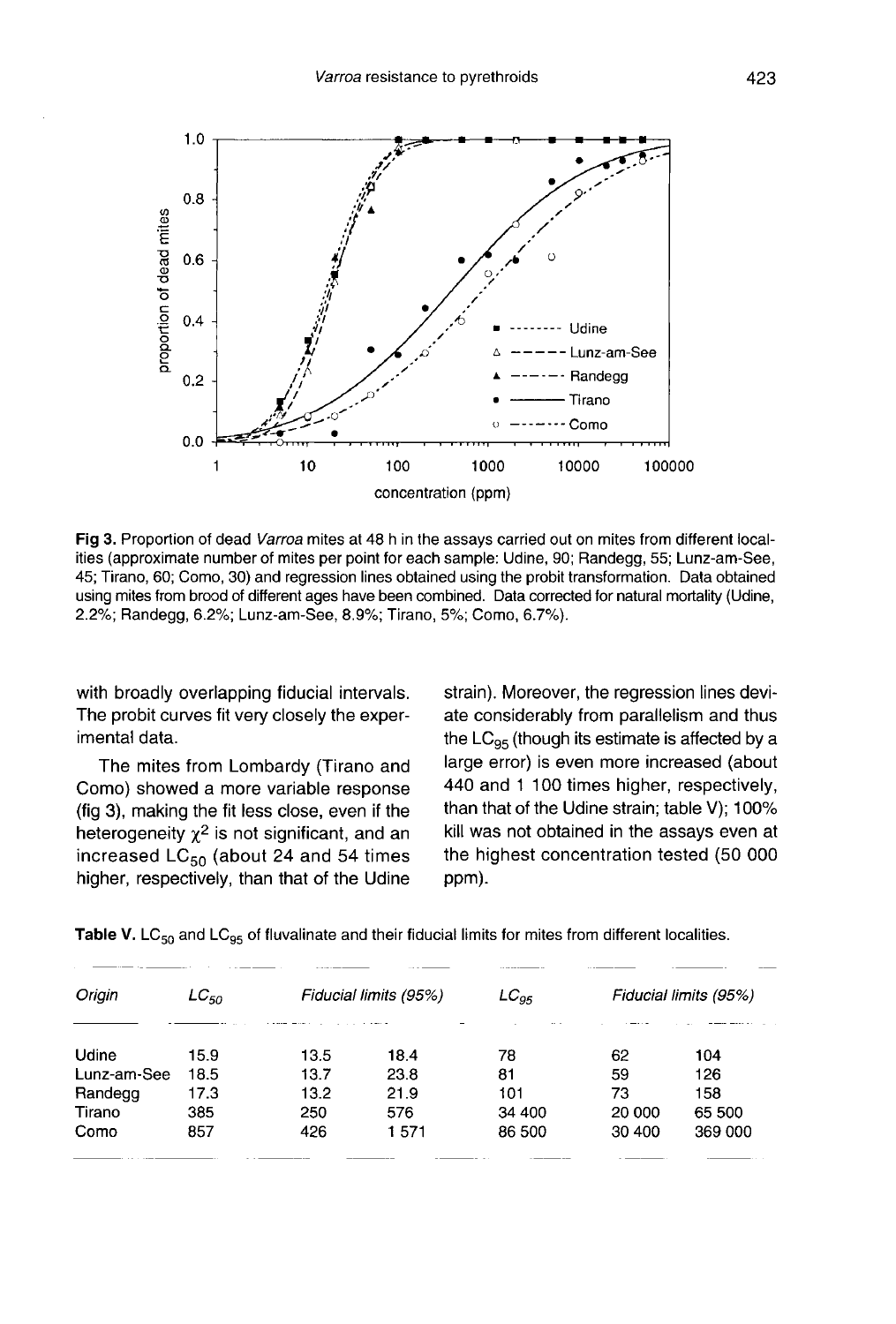## Flumethrin

The overall pattern of the mite mortality observed in assays carried out with flumethrin was very similar to that obtained using fluvalinate, except that, at the same concentration, flumethrin is more active against Varroa than fluvalinate.

The percentage of paralysed mites decreased from 44% at 6 h, to 8% at 24 h and 1% at 48 h. No mortality in the controls was observed at 6 h, while it was 1% at 24 h and reached 3.1% at 48 h.

The  $LC_{50}$  of mites from Udine and Lunzam-See are very similar (fig 4 and table VI). The  $LC_{50}$  of mites from Chiavenna and Varallo Pombia, which had survived an Apis tan treatment, was 30-60 times higher. The  $LC<sub>95</sub>$  was also greatly increased.

## Acrinathrin

The overall pattern of the mite mortality was very similar to that observed using the other pyrethroids. The proportion of paralysed mites decreased from 35% at 6 h to 15% at 24 h and 3.4% at 48 h. No mortality was observed in the controls at 6 and 24 h, while it reached 1.2% at 48 h.

The  $LC_{50}$  was intermediate between those of fluvalinate and flumethrin. Mites from Udine and Lunz-am-See do not differ significantly, while the  $LC_{50}$  of mites from several origins in Lombardia is much higher (fig 5, table VII). The  $LC_{50}$  of Como and Varallo Pombia mites and heterogeneity between the 2 series of data were detected using the  $\chi^2$  test and do not significantly differ; the samples were rather small. On the

| Origin                 | $LC_{50}$ | ----<br>Fiducial limits (95%) |      | $LC_{95}$ |  |
|------------------------|-----------|-------------------------------|------|-----------|--|
|                        | $\sim$    |                               |      |           |  |
| Udine                  | 0.36      | 0.26                          | 0.46 | 2.45      |  |
| Lunz-am-See            | 0.28      | 0.18                          | 0.39 | 3.4       |  |
| Chiavenna <sup>*</sup> | 20.4      | 11.4                          | 33.1 | 172       |  |
| Varallo Pombia         | 11.4      | 5.9                           | 20.1 | 356       |  |
|                        |           |                               |      |           |  |

Table VI. LC<sub>50</sub> of flumethrin, its fiducial limits and LC<sub>95</sub> for Varroa mites from different origins.

 $p (x^2) \approx 0.03$  and so a heterogeneity factor was used to compute the fiducial limits.

Table VII. LC<sub>50</sub> of acrinathrin, its fiducial limits and LC<sub>95</sub> for Varroa mites from different origins.

| Origin                                                             | $LC_{50}$ | Fiducial limits (95%) |        | $LC_{q5}$          |  |
|--------------------------------------------------------------------|-----------|-----------------------|--------|--------------------|--|
| Udine                                                              | 3.0       | 2.1                   | 4.4    | .<br>81            |  |
| Lunz-am-See                                                        | 5.0       | 2.9                   | 9.0    | 53                 |  |
| Como                                                               | 49.4      | 23                    | 130    | 3429               |  |
| Varallo Pombia                                                     | 79.1      | 48                    | 133    | 726                |  |
| Chiavenna<br>$\sim$ $     -$<br>$\sim$ $\sim$ $\sim$ $\sim$ $\sim$ | 729<br>__ | 225<br>_____          | 16 058 | 66 570<br>$\cdots$ |  |

 $p(\chi^2) \approx 0.03$  and so a heterogeneity factor was used to compute the fiducial limits.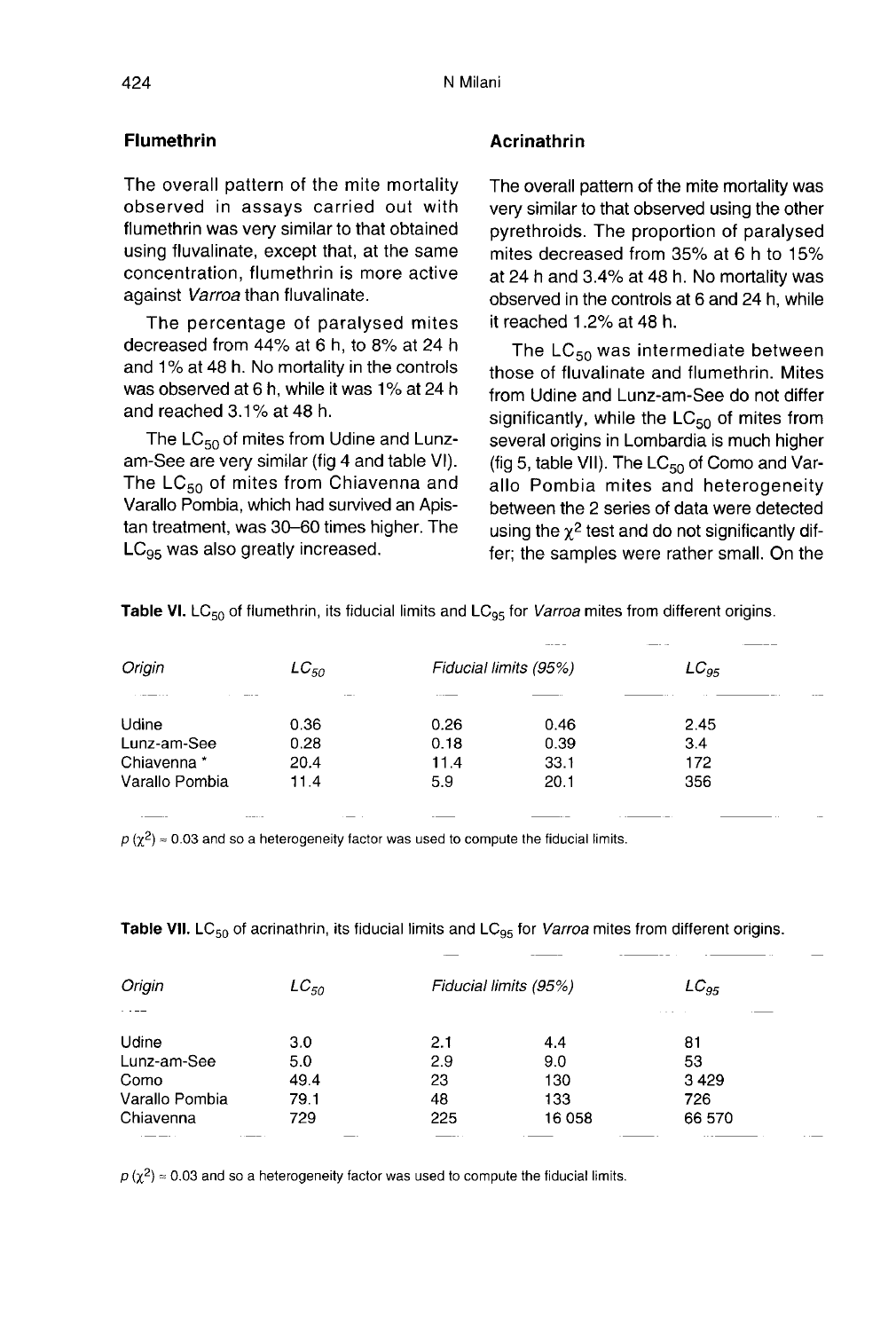

Fig 4. Proportion of dead Varroa mites at 48 h in the assays carried out using the ai flumethrin on mites from different localities (approximate number of mites per point for each sample: Udine, 45; Lunz-am-See, 30; Varallo Pombia, 25; Chiavenna, 30) and regression lines obtained using the probit transformation. Data corrected for natural mortality (Udine, 8.9%; Lunz-am-See, 0%; Varallo Pombia, 6.7%; Chiavenna, 0%).



Fig 5. Proportion of dead Varroa mites at 48 h in the assays carried out using the ai acrinathrin on mites from different localities (approximate number of mites per point for each sample: Udine, 30; Lunz-am-See, 30; Como, 10; Chiavenna, 10; Varallo Pombia, 15) and regression lines obtained using the probit transformation. Data corrected for natural mortality (Varallo Pombia: 6.7%; 0% in the remaining cases).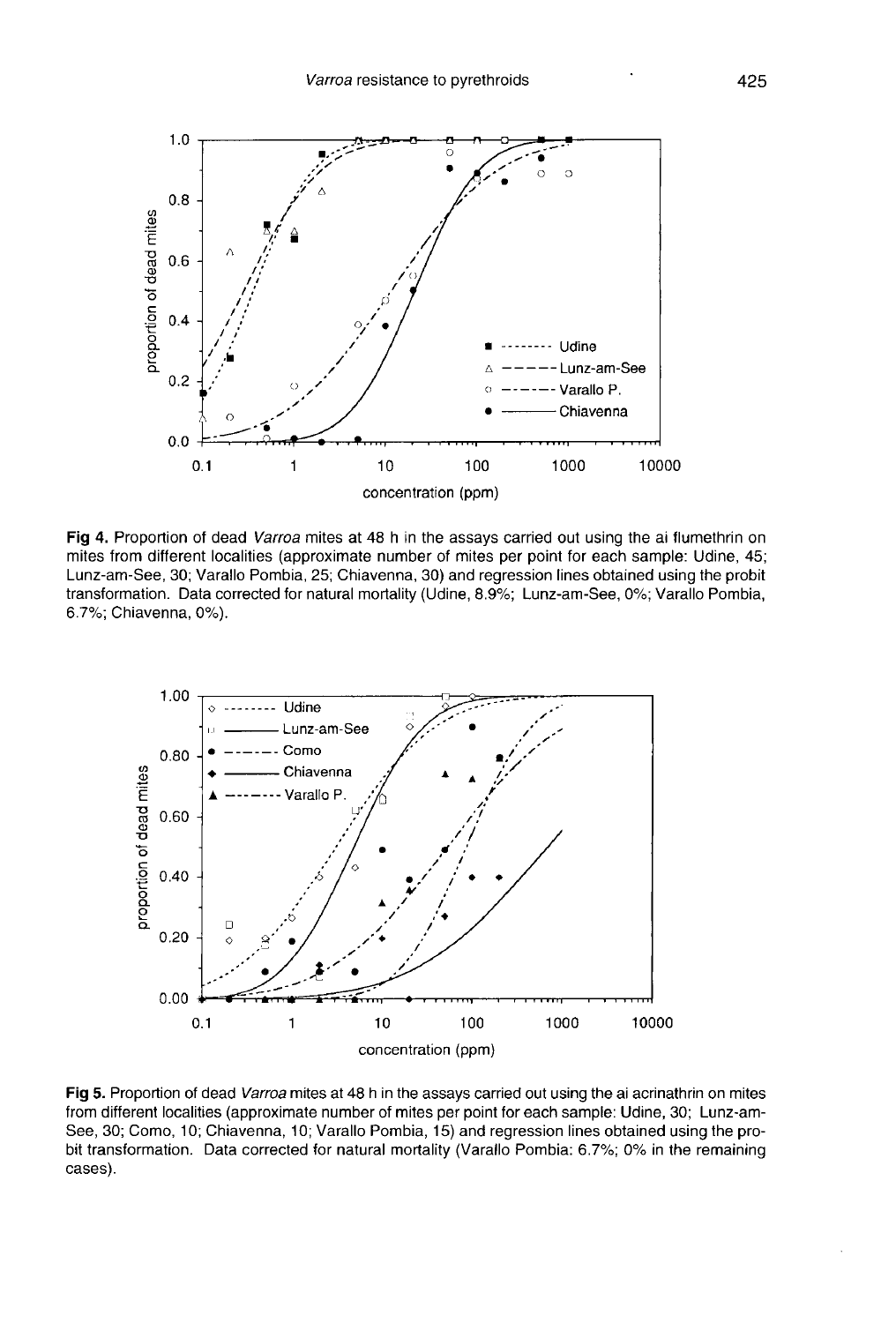other hand, the curve for the Chiavenna mites is very different and the  $LC_{50}$  is exaggerated. A closer inspection of the data showed that in this sample an unusually large number of mites occurred at 48 h at the highest concentrations tested (4 out of 10 mites at 500 ppm) and thus the mortality alone underestimates the toxic effects of the active ingredient. If paralysed mites are added to dead mites, this anomaly disappears.

The mortality curves of the susceptible and the resistant strains tend to be more parallel for flumethrin and acrinathrin than for fluvalinate. In fact, there is no significant departure from parallelism between some of these curves.

## **DISCUSSION**

The observations carried out at 48 h ensured more reliable results, since the proportion of paralysed mites was usually negligible, and no uncertainty in the classification of the mites could arise. Caution in the interpretation of the data is necessary in the few cases when a large proportion of mites shows symptoms of unrecoverable intoxication but is still alive at 48 h. This can lead to an underestimate of the toxic effects if the mortality alone is considered. At 6 h, the number of dead mites gave little information, while the sum of the number of dead and paralysed mites was closer to the number of mites dead at 48 h.

The temperature at which the assays were carried out did not play a critical role, at least with susceptible mites, except that at 20 and 26°C a large number of mites are still paralysed at 48 h. This result is somewhat unexpected, because the toxicity of several pyrethroids is affected by the temperatures (Eesa and Moursy, 1993).

The capsules coated with paraffin can be used for 1 month after their preparation; they must be discarded later. A possible

explanation for the increase in the mite mortality observed using capsules about 2 months old is that the surface of the paraffin wax was progressively enriched in fluvalinate during ageing.

No significant differences were found among mites from different brood stages (excluding pupae with dark bodies, when newly moulted adult mites may be present). For this reason, the results of assays carried out on Varroa females from different brood stages could be combined, and in some later tests, when the number of mites was too low to assay them separately, mites taken from different stages could be pooled.

In contrast, a different and rather variable response and an increased natural mortality were observed when mites from adult bees were assayed. Thus mites taken from adult bees should not be used, at least at the beginning of autumn. The different responses of the mites from adult bees could be due to a different physiological condition; Bruce and Needham (1995) noted that Varroa mites removed from the bees during the winter weigh less, lose water faster and thus die earlier. No mites taken from adult bees in spring or summer were assayed and further experiments in these seasons, in colonies with and without brood, are necessary.

The technique could detect differences in the susceptibility of V jacobsoni to some pyrethroids. The  $LC_{50}$  of mites from areas where treatments with fluvalinate are no longer effective was about 25-50 times higher than that of areas where the mites are susceptible; an even larger increase in the  $LC_{95}$  was found. This can explain the failures in the control of *Varroa* using Apistan. The similarity in the  $LC_{50}$  of mites from the Austrian localities where no pyrethroids have been used and from Udine shows that no selection of resistant mites (or even partially resistant mites) has taken place so far in Udine, despite the fact that Apistan had been used as almost the sole varroacide product for 5 years.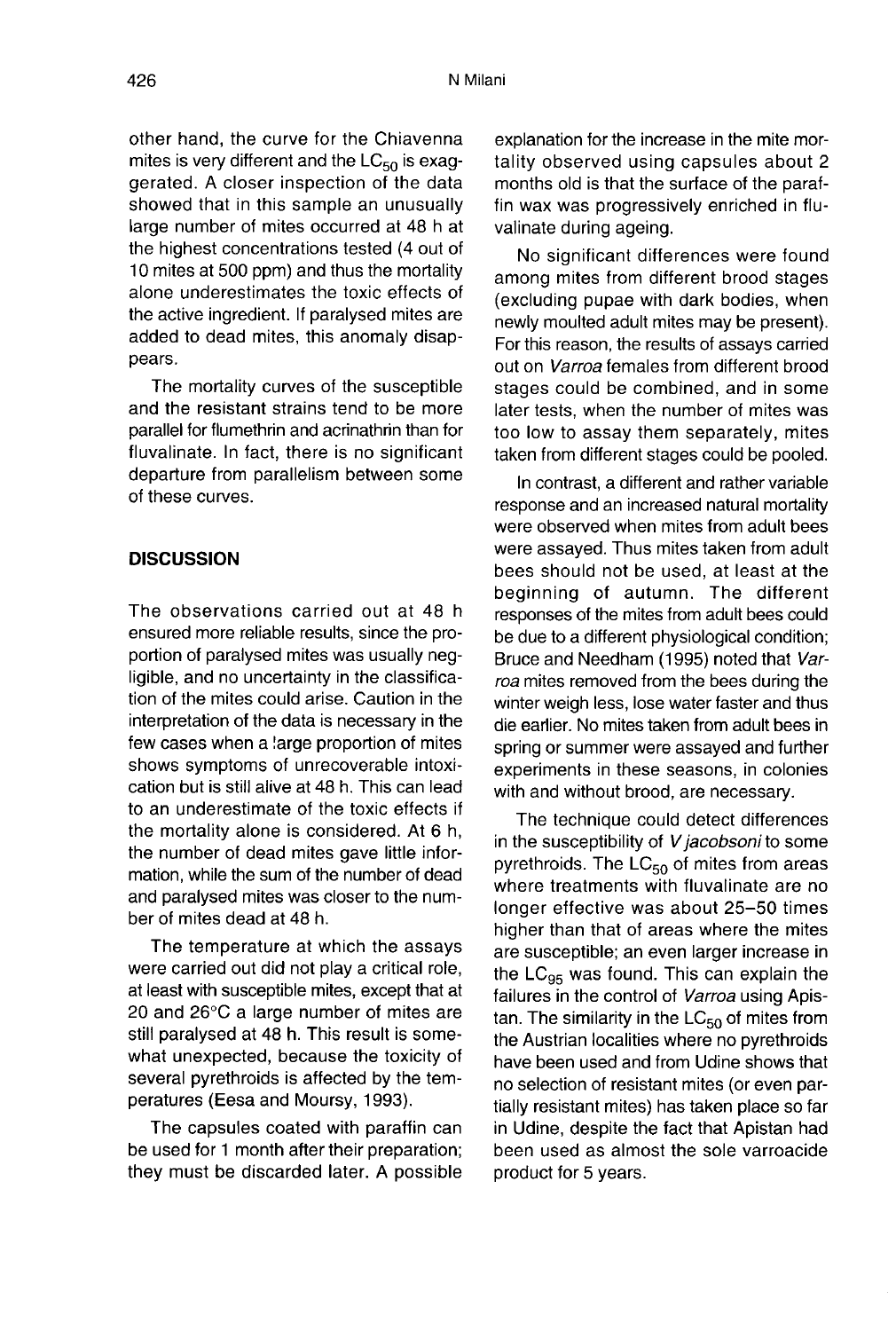It is not known to what extent the larger variability of the resistant strain is due to some mixing with susceptible mites, but it cannot be entirely explained on the basis of this factor, since the Como colonies had been treated with Apistan until a few days before the brood from which the mites were collected was taken. This further treatment could account for the slight, insignificant increase in the tolerance towards fluvalinate observed in the latter strain. While satisfactory results could be obtained assaying 30 mites or even less at 3-5 concentrations, plus the control with susceptible strains, in the case of resistant strains a larger number of mites per concentration might be needed to obtain a comparable accuracy.

The increase in the  $LC_{50}$  of flumethrin and acrinathrin on mites surviving Apistan treatments indicates the presence of crossresistance between fluvalinate and these pyrethroids, although it has not been possible to assay the same strain both with fluvalinate and these pyrethroids, due to the lack of a sufficient number of mites from suitable brood stages. The presence of crossresistance is not unexpected, due to the similarity in the molecules of the ai and in particular of their alcohol moieties (cf AW Farnham in Denholm and Rowland, 1992). The small size of the samples, the scarcity of information on possible effects of impurities at high concentrations of the ai and especially the lack of comparisons on the same mite strain do not allow us to attach too much significance to the different shapes of the mortality curves for the resistant strains.

These results highlight the risk of basing the strategies for the control of Varroa on chemical treatments alone.

## ACKNOWLEDGMENTS

The author wishes to acknowledge G Della Vedova and M Greatti for their collaboration in the collection of the data. Thanks also to the colleagues, the beekeepers and the beekeeping associations that made assays on strains from regions outside Udine possible: Associazione apicoltori di Sondrio; R Büchler, Kirchhain; H Pechhacker, Lunz-am-See; M Spreafico, Milan; A Wallner, Randegg; V Vesely, Dol, for sending a sample of acrinathrin; and to the companies Sandoz Ltd and Bayer AG which made available the ai fluvalinate and flumethrin. J Rogers revised the English text.

Research carried out with the financial contribution of the Italian MURST, research project 'Controllo e miglioramento delle produzioni apistiche', coordinator R Prota, University of Sassari.

Résumé — Résistance de Varroa jacobsoni Oud aux pyréthroïdes : mise au point d'un test. On a mis au point une méthode pour étudier la sensibilité de l'acarien Varroa au fluvalinate, à la fluméthrine et à l'acrinathrine. Les acariens ont été prélevés à partir de couvain operculé (jusqu'au stade de nymphe aux yeux noirs et au corps clair), et, dans le cas des Varroa d'Udine, également sur des ouvrières adultes. Des capsules formées de 2 disques en verre (de 62 mm de diamètre) et d'un anneau en acier inox (de 56 mm de diamètre interne et 3-5 mm de haut) ont été recouvertes intérieurement avec de la paraffine contenant une concentration connue du composé actif. Les acariens ont été conservés dans ces capsules pendant 6 h et transférés ensuite dans une boite de Pétri propre (60 mm de diamètre) où ils ont pu se nourrir sur des larves d'abeille ; ils ont été observés 6 h, 24 h et 48 h après leur introduction dans les capsules, et classés en 3 catégories : mobiles, paralysés (quand ils pouvaient bouger les appendices sans pouvoir se déplacer), morts. Les observations réalisées à 48 h (quand la proportion d'acariens paralysés est négligeable) donnent les résultats les plus fiables. Les acariens ont été échantillonnés dans différentes localités : Randegg et Lunz-am-See (Autriche), dans des ruchers jamais traités avec des pyréthroïdes ; Udine (nord-est de l'Italie), où le fluvalinate a été largement utilisé depuis 1989 et était encore efficace ; 4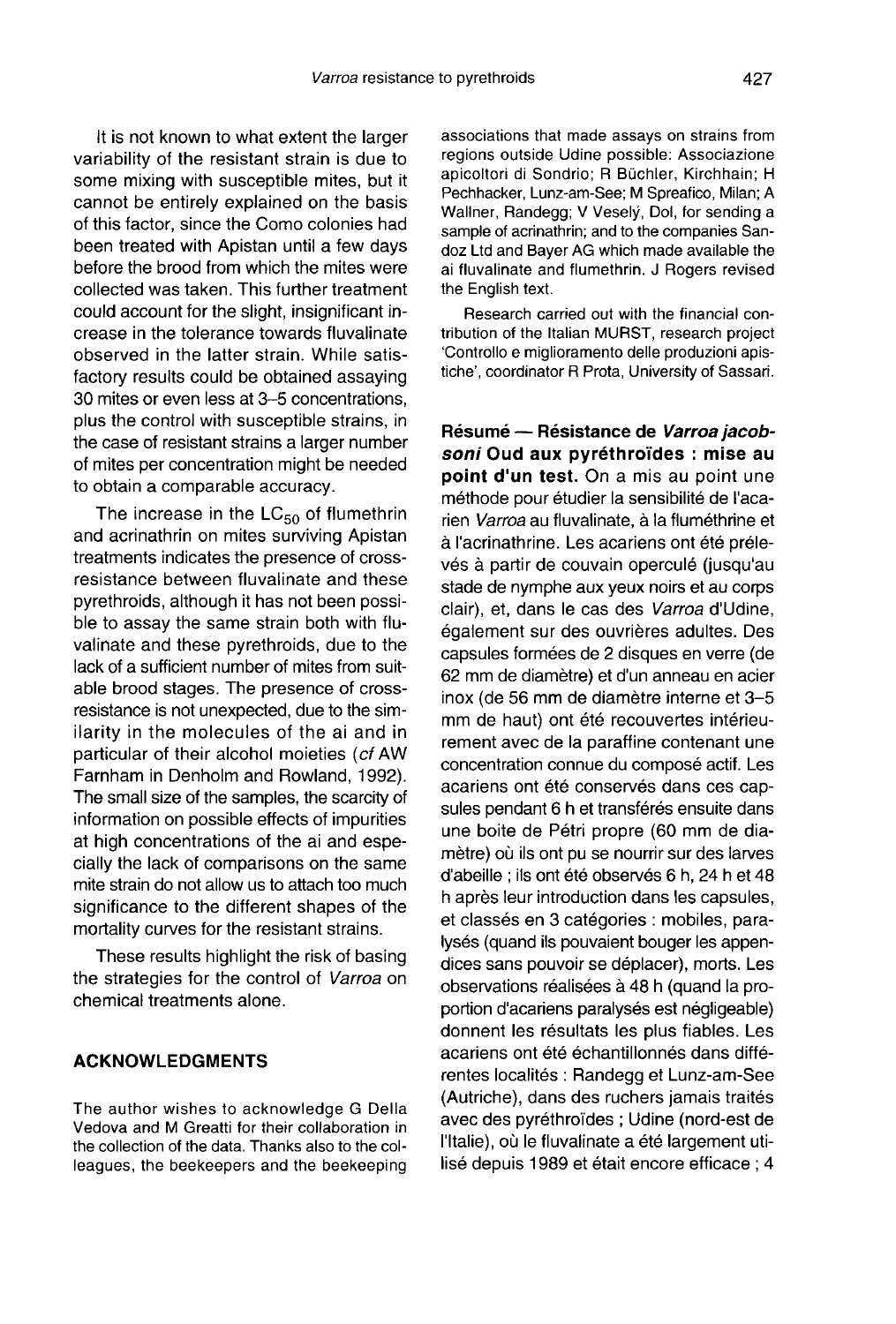localités de Lombardie (nord de l'Italie) où Apistan n'est plus efficace. Aucune différence significative n'a été trouvée entre des acariens provenant de la même localité mais issus de stades de couvain différents (larves operculées, nymphes aux yeux blancs, nymphes aux yeux noirs et au corps blanc), alors que des réponses variables ont été obtenues avec des acariens provenant d'ouvrières adultes. La LC<sub>50</sub> des Varroa provenant de régions où le fluvalinate n'est plus efficace était environ 25-50 fois plus élevée que celle provenant de régions où les acariens sont encore sensibles ; une même augmentation existe également pour la LC<sub>95</sub> (fig 3 et tableau V). La LC $_{50}$  des Varroa d'Udine et d'Autriche n'était pas différente, montrant ainsi qu'aucune sélection d'acariens résistants ne s'est mis en place à Udine. Une augmentation de la  $LC_{50}$  de la fluméthrine et de l'acrinathrine a été observée chez les acariens survivants au traitement à l'Apistan (figs 4 et 5).

## pyréthroïdes / Varroa jacobsoni / résistance / test de laboratoire

Zusammenfassung — Resistenz von Varroa jacobsoni Oudemans gegen Pyrothroide: ein Labortest. Um die Empfindlichkeit der Varroa Milben gegenüber Fluvalinat, Flumethrin und Acrinathrin abzuschätzen, wurde ein neuer Labortest entwickelt. Die Milben wurden aus verdeckelter Brut (Entwicklungsstadien bis zu hellen Puppen mit dunklen Augen) gewonnen und von Adulten gesammelt. Es wurden Versuchskapseln hergestellt, die aus 2 Glasscheiben bestanden (d =  $62$  mm), die durch einen Halter aus rostfreiem Stahl (innerer Durchmesser d = 56 mm, Höhe 3-5 mm) in einem Abstand von 3-5 mm gehalten wurden. Sie wurden auf der Innenseite mit Paraffinwachs überzogen, das den jeweiligen Wirkstoff in bekannten Konzentrationen enthielt. Die Milben wurden 6 Stunden in diese Kapseln gesperrt und danach in eine saubere Petrischale mit frischen Bienenlarven gesetzt, von denen sie Hämolymphe saugen konnten. Sechs, 24 und 48 Stunden nach Einsetzen in die Kapseln wurden sie kontrolliert und in 3 Kategorien eingeteilt: bewegliche, unbewegliche (wenn sie noch Körperanhänge bewegten, ohne daß eine Fortbewegung erfolgte) und tote Milben. Die Beobachtungen nach 48 Stunden, bei denen der Anteil der unbeweglichen Milben vernachlässigt werden kann, ergaben die zuverlässigsten Werte. Die Milben wurden an verschiedenen Orten gesammelt (Abb 1): in Randegg und Lunz am See (Niederösterreich) von Ständen, die nie mit Pyrethroiden behandelt wurden; in Udine (nordöstliches Italien), wo seit 1989 regelmäßig Fluvalinat angewendet wurde, und an 4 Stellen in der Lombardei (Norditalien), wo Apistan keine ausreichende Wirkung mehr hat. Zwischen Milben vom gleichen Ort, die von verschiedenen Brutstadien (verdeckelten Maden, Puppen mit weißen Augen, puppen mit dunklen Augen und weißem oder leicht pigmentiertem Körper) stammten, zeigten sich keine statistischen Unterschiede. Die Ergebnisse mit Milben von adulten Bienen waren dagegen sehr variabel. Die LC<sub>50</sub> der Milben aus Gebieten mit unwirksamer Apistan-Behandlung war 25-50 mal höher als die LC $_{50}$  der Milben aus Gebieten, in denen die Milben noch empfindlich sind. Bei der LC<sub>95</sub> war der Anstieg noch höher (Abb 3 und Tabelle V). Die LC<sub>50</sub> der Milben von Udine und Österreich unterschieden sich nicht. In Udine sind also noch keine Resistenzen selektiert worden. Eine höhere LC<sub>50</sub> bei Flumethrin und Acrinathrin wurde bei Milben beobachtet, die Apistan Behandlungen überleben (Abb 4, 5).

## Pyrethroide / Varroa jacobsoni / Resistenz / Labortest

#### REFERENCES

Abed T, Ducos de Lahitte J (1993) Détermination de la DL<sub>50</sub> de l'amitraze et du coumaphos sur Varroa jacob-